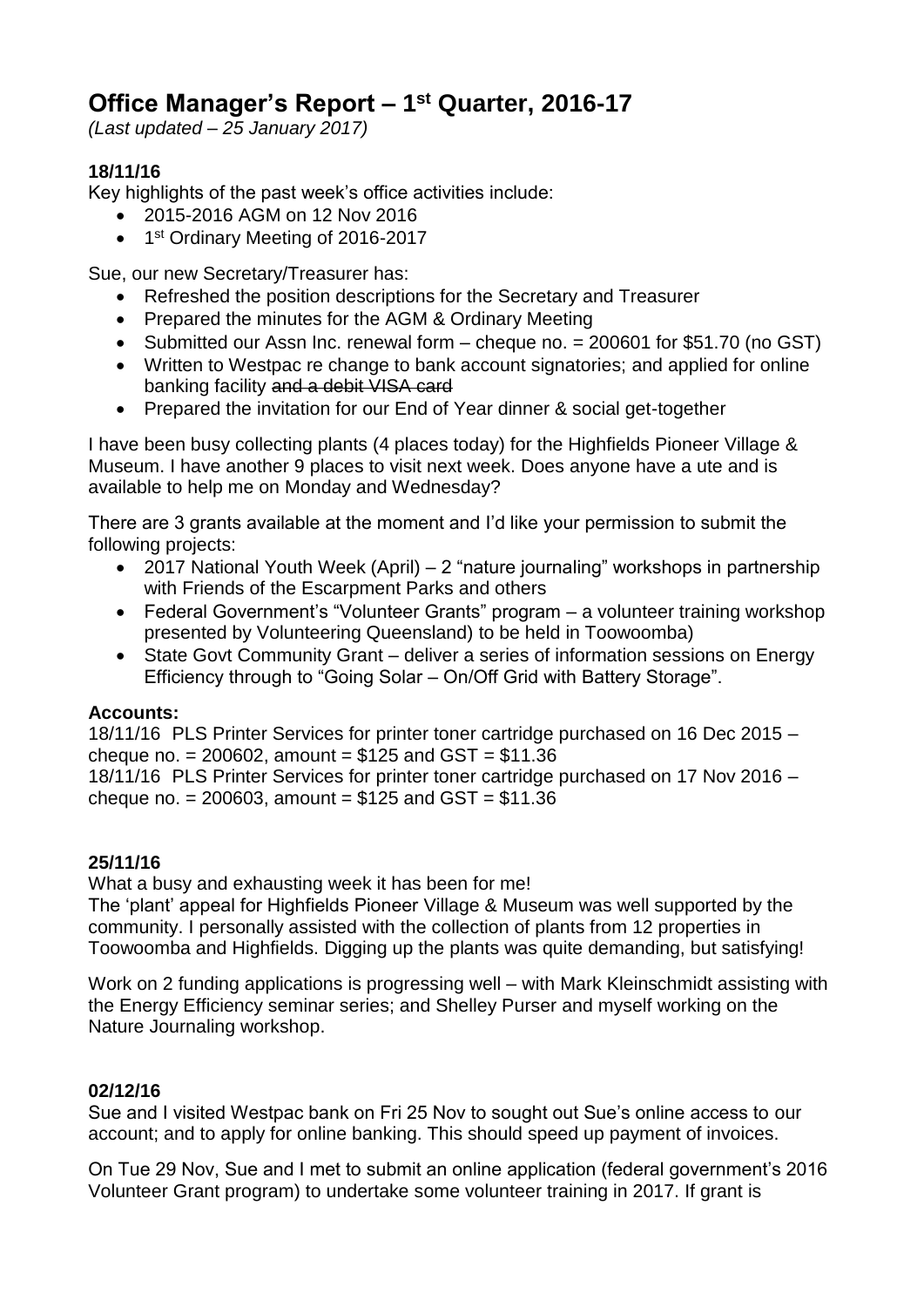successful, HOPE will work with Toowoomba Regional Council (TRC) in regards to venue, date & time, catering and promotion of workshop training.

Sue has written a number of short articles and website summaries for the enews bulletin and/or our website.

We have also subscribed to Our Community's *Funding Centre* service at a cost of \$85 (27/11/16).

Anjan reported that the Brisbane conference (28-29/11/16) was about climate change mitigation and adaptation and addressing them into the policy linkage. The conference featured research presentations with some examples. International consensus issues were also covered. Micro issues like CC ethics was also included. No particular national policy was covered. Copies of all the conference presentations, materials and documents will be mailed to the participants shortly.

Upcoming activities include our Christmas social on Monday 5 December at the Toowoomba City Golf Club; and the submission of a grant application to Police Citizens Youth Club (PCYC) Qld for funding to hold 2 Nature Journaling workshops as part of our National Youth Week (NYW) activities planned for Saturday 8 April 2017. At this stage, HOPE and Friends of the Escarpment Parks (FEP) Toowoomba are proposing an Open Day at Redwood Park with a composite information display, short guided walks and/or talks, sausage sizzle and, of course, our Nature Journaling workshops.

PS. Sue is working on a new template for the newsletter, so its production may be a little late this month.

#### **09/12/16**

Another positive week for the office with:

- 4/12/16 the submission of a funding application to PCYC Qld for the staging of 2 Nature Journaling workshops to be held during 2017 National Youth Week.
- 5/12/16 Christmas social at Toowoomba City Golf was filled with lots of conversation and laughter. Thanks to all who were able to attend.
- 6/12/16 Met with members of Southern Beekeepers Association (Qld) about cohosting an information session on "An introduction to bee-keeping" through to "the benefits of bees to agriculture". The event will probably be held in March or May of 2017 at the Highfields Pioneer Village & Museum.

Lastly, please find enclosed a draft agenda of our Planning Meeting scheduled for Saturday 14 January 2017. Please mark this date on your calendar!

PS. I almost forgot. We will be submitting a funding application to GCBF (Qld) to stage a series of Going Solar information sessions. Before the end of December.

#### **23/12/16**

What an interesting couple of weeks it has been at the HOPE office.

Firstly the good news!

1. Our funding application to PCYC Qld to conduct 2 Nature Journaling workshops as part of our 2017 National Youth Week activities has been approved. Yahoo!!! I'll get in touch with Friends of the Escarpment Parks (Toowoomba) early in the New Year to start planning the Open Day at Redwood Park (8 April).